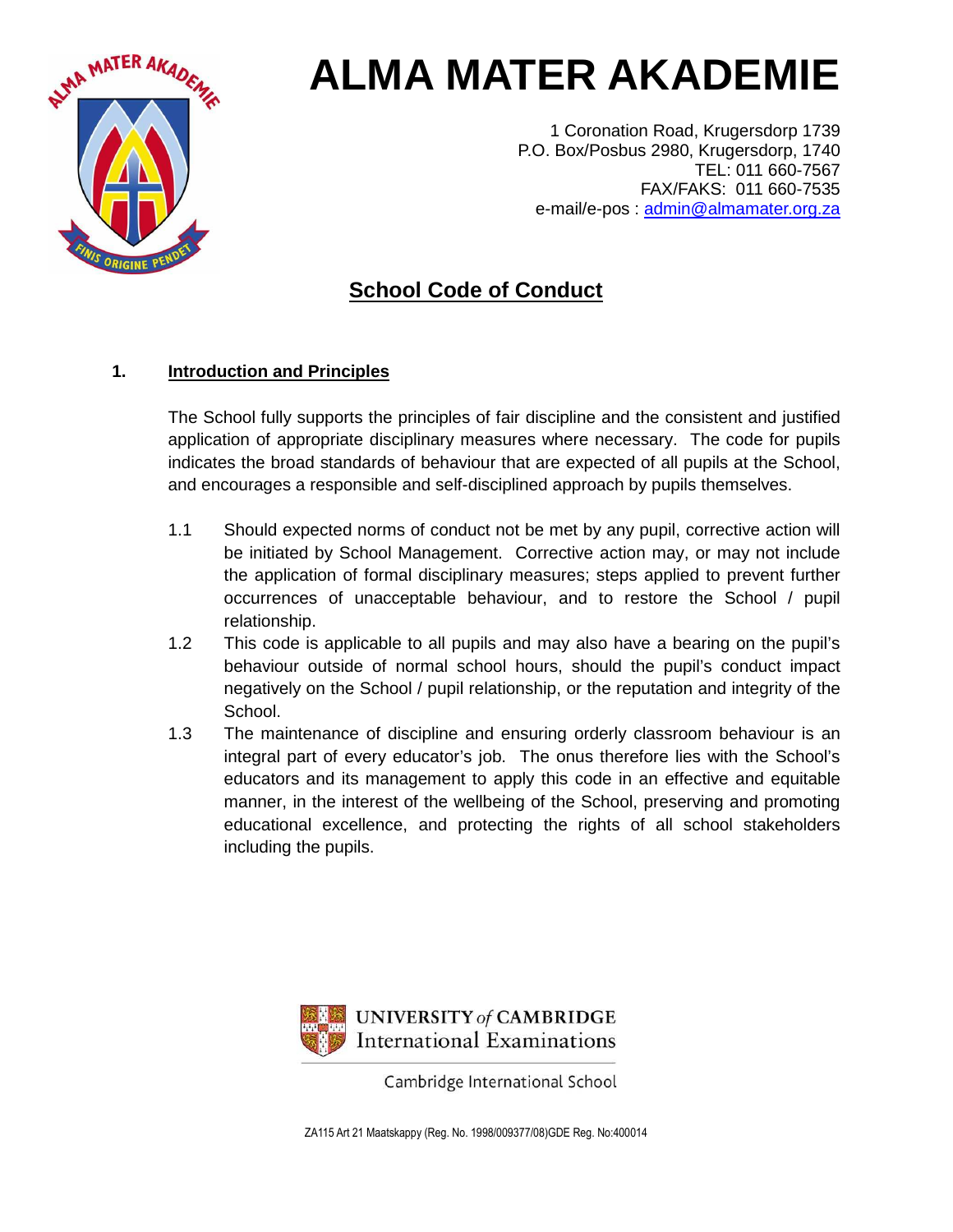#### 2. **School Code of Conduct**

In the School context, administrators, educators, parents and pupils all have responsibilities. To sustain a positive, orderly and disciplined learning environment, it is important that these parties to the education relationship acknowledge their responsibilities.

#### **2.1 Educators**

Educators at the School subscribe to the SACE Code of Professional Ethics and the School's own Code of Conduct for Staff.

#### **2.2 Parents**

Parents enrol their children at the School subject to their acceptance of all the School's rules and other conditions of enrolment. Parents also have the responsibility to:

- Actively support the efforts of the School and its educators to teach their children
- Involve themselves to the fullest possible extent in School activities
- Make positive suggestions and contributions to improve the school's education process and the learning environment
- Support the disciplinary structure and procedures of the School, and the reasonable efforts by the School to apply discipline effectively and fairly
- Encourage their children to participate fully in School and extra-mural activities
- Participate in the learning process and assist their children with homework, provide encouragement, check results and communicate freely with the School
- Not expect the School to meet their child's every need
- Ensure that the learner is in attendance of all compulsory attendance functions and activities, and that the School's conduct and timekeeping requirements are observed.



Cambridge International School

ZA115 Art 21 Maatskappy (Reg. No. 1998/009377/08)GDE Reg. No:400014